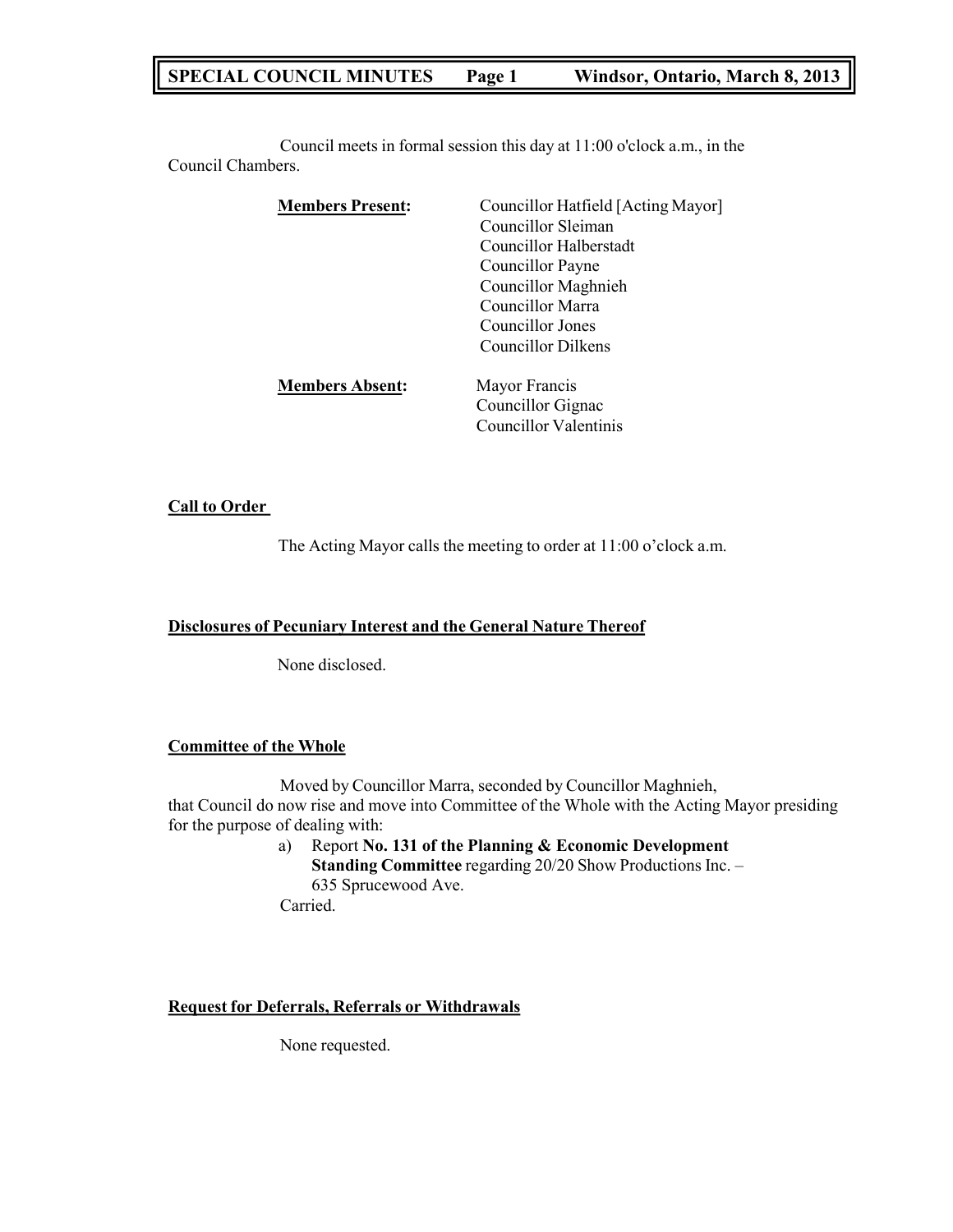# **SPECIAL COUNCIL MINUTES Page 2 Windsor, Ontario, March 8, 2013**

**Presentations & Delegations**:

#### **Report No. 131 of the Planning and Economic Development Standing Committee**

#### **Stuart Galloway, Applicant – 20/20 Show Productions Inc.**

Stuart Galloway, Applicant – 20/20 Show Productions Inc., appears before Council and is available for questions regarding the recommendation to amend the zoning by-law for part of 635 Sprucewood Avenue by adding a temporary use site specific provision that will permit an exhibition hall from April 5 to April 7, 2013.

Moved by Councillor Dilkens, seconded by Councillor Sleiman,

**M74-2013** That Report **No. 131 of the Planning & Economic Development Standing Committee** of its meeting held March 8, 2013 regarding "Rezoning, 20/20 Show Productions Inc. – 635 Sprucewood Ave.", **BE ADOPTED** as presented:

**THAT** an amendment to Zoning By-law 8600 **BE APPROVED** amending the zoning of part of Lots 43 to 45, Concession 1 (former Township of Sandwich), City of Windsor, (Parts 1, 2  $\&$  3, Registered Plan 12R-18712); known municipally as 635 Sprucewood Avenue by adding a TEMPORARY USE Site Specific Provision that will permit an Exhibition Hall from April 5 until April 7, 2013.

Carried.

Report Number 16429 ZB/11638 1

#### **By-laws**

Moved by Councillor Dilkens, seconded by Councillor Jones, That the following By-laws No. 41-2013 through 42-2013 (inclusive),

be introduced and read a first and second time:

41-2013 "A BY-LAW TO FURTHER AMEND BY-LAW NUMBER 8600 CITED AS THE "CITY OF WINDSOR ZONING BY-LAW""

42-2013 "A BY-LAW TO CONFIRM THE PROCEEDINGS OF THE COUNCIL OF THE CORPORATION OF THE CITY OF WINDSOR AT ITS MEETING HELD ON THE EIGHTH DAY OF MARCH, 2013"

Carried.

Moved by Councillor Dilkens, seconded by Councillor Maghnieh,

That the Committee of the Whole does now rise and report to Council respecting the business items considered by the Committee.

- 1) business items listed on the Agenda (as presented)
- 2) by-law given first and second readings (as presented)

Carried.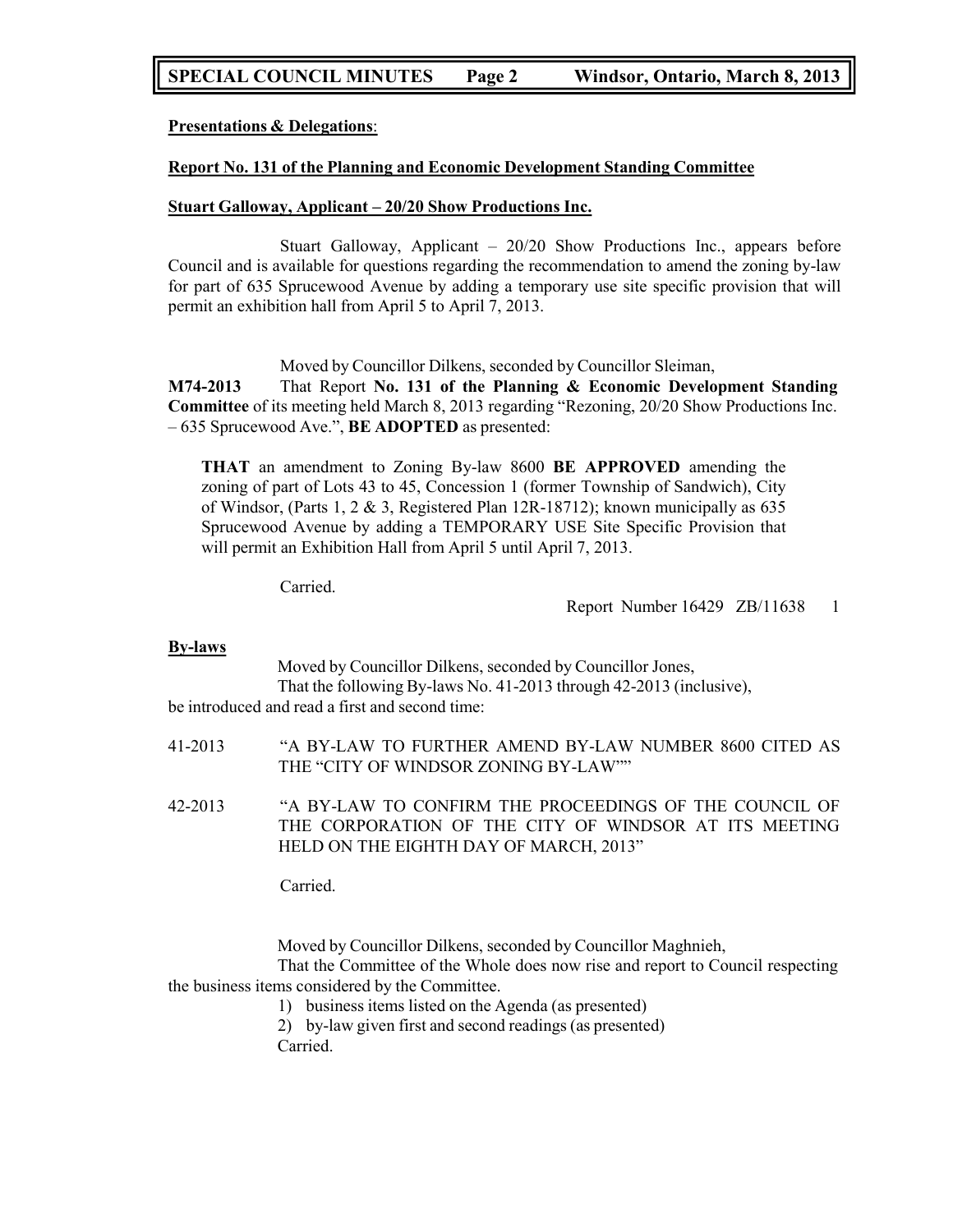#### **Third Reading of By-law**

Moved by Councillor Dilkens, seconded by Councillor Sleiman,

That By-Laws 41-2013 through 42-2013 (inclusive), having been read a first and second time be now read a third time and finally passed and that the Acting Mayor and Clerk **BE AUTHORIZED** to sign and seal the same notwithstanding any contrary provision of the Council.

Carried.

### **Adjournment**

Moved by Councillor Halberstadt, seconded by Councillor Payne, That this Council meeting stand adjourned until the next regular meeting of Council or at the call of the Mayor. Carried.

Accordingly, the meeting is adjourned at 11:02 o'clock a.m.

**ACTING MAYOR**

### **CITY CLERK**

### **THIS IS A DRAFT COPY**

### **DEPUTY CITY CLERK/SENIOR MANAGER OF COUNCIL SERVICES**